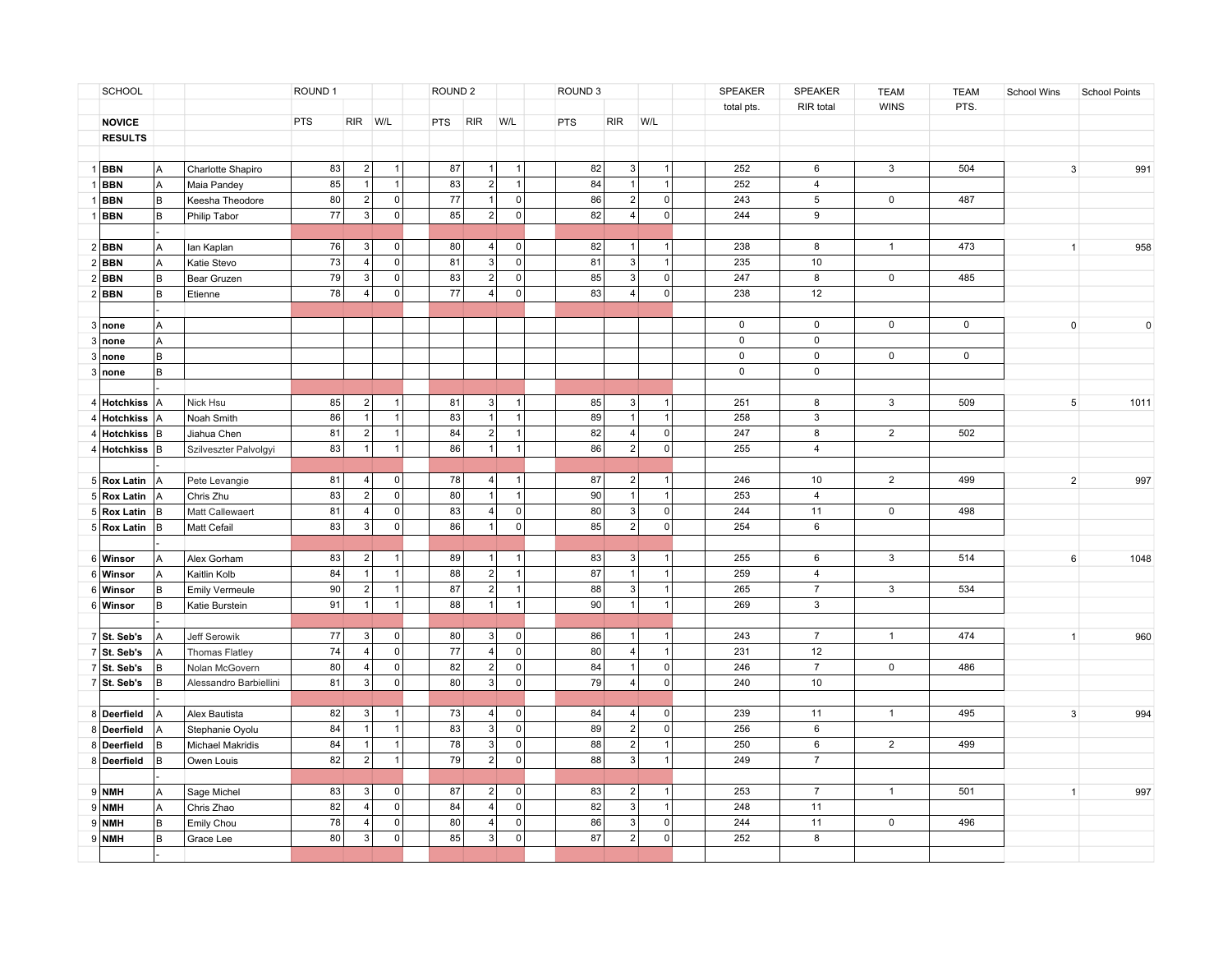|    | SCHOOL                |     |                     | ROUND 1    |                |                | ROUND <sub>2</sub> |                |                | ROUND <sub>3</sub> |                |                     | SPEAKER     | SPEAKER        | <b>TEAM</b>    | <b>TEAM</b> | School Wins | <b>School Points</b>        |
|----|-----------------------|-----|---------------------|------------|----------------|----------------|--------------------|----------------|----------------|--------------------|----------------|---------------------|-------------|----------------|----------------|-------------|-------------|-----------------------------|
|    |                       |     |                     |            |                |                |                    |                |                |                    |                |                     | total pts.  | RIR total      | <b>WINS</b>    | PTS.        |             |                             |
|    | <b>NOVICE</b>         |     |                     | <b>PTS</b> | RIR W/L        |                | <b>PTS</b>         | <b>RIR</b>     | W/L            | PTS                | <b>RIR</b>     | W/L                 |             |                |                |             |             |                             |
|    | <b>RESULTS</b>        |     |                     |            |                |                |                    |                |                |                    |                |                     |             |                |                |             |             |                             |
|    |                       |     |                     |            |                |                |                    |                |                |                    |                |                     |             |                |                |             |             |                             |
|    | 10 Choate             | l A | Carmen O'Connor     | 80         | 3 <sup>1</sup> | 1              | 84                 | $\overline{2}$ | $\overline{1}$ | 89                 | $\mathbf{1}$   | $\mathbf 0$         | 253         | 6              | $\overline{2}$ | 504         |             | 1016<br>$\overline{4}$      |
|    | 10 Choate             | A   | Adil Oyango         | 83         |                | 1              | 85                 | $\vert$ 1      | $\overline{1}$ | 83                 | 4              | $\mathbf 0$         | 251         | $\,6\,$        |                |             |             |                             |
|    | 10 Choate             | lв  | Siri Palreddy       | 87         | $\mathbf{1}$   | 1 <sup>1</sup> | 85                 | $\overline{2}$ | $\overline{1}$ | 87                 | 2              | $\mathbf 0$         | 259         | $\,$ 5 $\,$    | $\overline{2}$ | 512         |             |                             |
|    | 10 Choate             | lв  | Maya LH             | 82         | 3 <sup>1</sup> | 1              | $\overline{87}$    | $\vert$ 1      | $\overline{1}$ | 84                 | $\overline{4}$ | $\mathbf 0$         | 253         | $\overline{8}$ |                |             |             |                             |
|    |                       |     |                     |            |                |                |                    |                |                |                    |                |                     |             |                |                |             |             |                             |
|    | 11 Groton             | A   | Katie Revenue       | 88         | $\overline{1}$ | $\mathbf{1}$   | 82                 | $\overline{4}$ | $\overline{0}$ | 89                 | $\vert$ 1      | $\overline{1}$      | 259         | 6              | $\overline{2}$ | 513         |             | 1022<br>$\overline{4}$      |
| 11 | Groton                | A   | Claire Lee          | 86         | 3 <sup>1</sup> | 1              | 83                 | 3              | 0              | 85                 | 4              | $\overline{1}$      | 254         | 10             |                |             |             |                             |
| 11 | Groton                | lв  | <b>Tatum Pike</b>   | 82         | 3 <sup>1</sup> | 0              | 85                 | $\vert$ 1      | $\overline{1}$ | 88                 | $\overline{2}$ | $\overline{1}$      | 255         | $\,6\,$        | $\overline{2}$ | 509         |             |                             |
|    | 11 Groton             | lв  | Richa Pillai        | 81         | 4 <sup>1</sup> | 0              | 84                 | $\overline{2}$ | $\mathbf{1}$   | 89                 | $\vert$ 1      | $\overline{1}$      | 254         | $\overline{7}$ |                |             |             |                             |
|    |                       |     |                     |            |                |                |                    |                |                |                    |                |                     |             |                |                |             |             |                             |
|    | 12 $\vert$ St. Paul's | lA  | Emily Xin           | 88         | $\mathbf{1}$   | $\mathbf{1}$   | 90                 | 1              | $\mathbf{1}$   | 86                 | 3              | $\overline{1}$      | 264         | $\,$ 5         | 3              | 529         |             | 5 <sup>5</sup><br>1039      |
|    | 12 $\vert$ St. Paul's | A   | Andrew Kapadia      | 86         | 2 <sup>1</sup> | 1              | 90                 | 2              | $\overline{1}$ | 89                 | $\vert$ 1      | $\overline{1}$      | 265         | 5              |                |             |             |                             |
|    | 12 $\vert$ St. Paul's | lв  | Caleb Lee           | 82         | 2 <sup>1</sup> | 1              | 87                 | 3              | $\mathbf{1}$   | 82                 | 4              | $\mathbf 0$         | 251         | 9              | $\overline{2}$ | 510         |             |                             |
|    | $12$ St. Paul's       | lв  | <b>Brian Cowhey</b> | 84         | 1              | 1              | 89                 | $\vert$ 1      | $\overline{1}$ | 86                 | 2              | $\mathsf{O}\xspace$ | 259         | $\overline{4}$ |                |             |             |                             |
|    |                       |     |                     |            |                |                |                    |                |                |                    |                |                     |             |                |                |             |             |                             |
|    | 13 Loomis             | l A | Minna Gao           | 79         | $\mathbf{1}$   | 1              | 86                 | $\vert$ 1      | $\mathbf 0$    | 87                 | 3              | $\pmb{0}$           | 252         | 5              | $\mathbf{1}$   | 498         |             | 992<br>1                    |
|    | 13 Loomis             | A   | <b>Lily Potter</b>  | 77         | 3              | 1              | 82                 | $\overline{4}$ | 0              | 87                 | 4              | $\mathbf 0$         | 246         | 11             |                |             |             |                             |
|    | 13 Loomis             | lв  | Clara Chen          | 83         | 2              | 0              | 82                 | 3              | 0              | 87                 | 2              | $\mathsf{O}\xspace$ | 252         | $\overline{7}$ | $\mathsf{O}$   | 494         |             |                             |
|    | 13 Loomis             | lв  | Kelly Xue           | 77         | 4              | 0              | 80                 | $\overline{4}$ | 0              | 85                 | 4              | $\mathsf 0$         | 242         | 12             |                |             |             |                             |
|    |                       |     |                     |            |                |                |                    |                |                |                    |                |                     |             |                |                |             |             |                             |
|    | 14 Milton             | l A | Hunter Zonnenberg   | 82         | $\overline{1}$ | $\mathbf{1}$   | 88                 | $\vert$ 1      | $\overline{1}$ | 86                 | 1              | $\overline{1}$      | 256         | $\mathbf{3}$   | 3              | 511         |             | 6<br>1032                   |
|    | 14 Milton             | A   | Hunter Zonnenberg   | 82         | $\vert$ 1      | 1              | 88                 | $\overline{2}$ | $\overline{1}$ | 85                 | 3              | $\overline{1}$      | 255         | 6              |                |             |             |                             |
|    | 14 Milton             | lв  | Caroline Heyburn    | 86         | $\overline{1}$ | 1              | 84                 | $\overline{2}$ | $\mathbf{1}$   | 92                 | 1              | $\mathbf{1}$        | 262         | $\overline{4}$ | $\mathbf{3}$   | 521         |             |                             |
|    | 14 Milton             | B   | Chloe Brenner       | 84         | 2              | 1              | 87                 | $\vert$ 1      | $\mathbf{1}$   | 88                 | 3              | $\mathbf{1}$        | 259         | 6              |                |             |             |                             |
|    |                       |     |                     |            |                |                |                    |                |                |                    |                |                     |             |                |                |             |             |                             |
|    | $15$ none             | A   |                     |            |                |                |                    |                |                |                    |                |                     | $\mathsf 0$ | $\mathsf{O}$   | $\mathsf{O}$   | 0           |             | $\mathsf 0$<br>$\mathbf{0}$ |
|    | $15$ none             | Α   |                     |            |                |                |                    |                |                |                    |                |                     | $\mathsf 0$ | $\mathsf 0$    |                |             |             |                             |
|    | $15$ none             | lв  |                     |            |                |                |                    |                |                |                    |                |                     | $\mathsf 0$ | $\mathsf 0$    | $\mathsf{O}$   | $\pmb{0}$   |             |                             |
|    | $15$ none             | lв  |                     |            |                |                |                    |                |                |                    |                |                     | $\mathsf 0$ | $\mathsf 0$    |                |             |             |                             |
|    |                       |     |                     |            |                |                |                    |                |                |                    |                |                     |             |                |                |             |             |                             |
|    | 16 Stoneleigh A       |     | Joy Lundberg        | 85         | $\overline{1}$ | 1              | 88                 | $\vert$ 2      | $\mathbf{1}$   | 88                 | 11             | $\overline{1}$      | 261         | $\overline{4}$ | 3              | 521         |             | $\mathbf{3}$<br>991         |
|    | 16 Stoneleigh A       |     | Nes Major           | 85         | 2              | 1              | 89                 | $\vert$ 1      | $\mathbf{1}$   | 86                 | 3              | $\overline{1}$      | 260         | 6              |                |             |             |                             |
|    | 16 Stoneleigh B       |     | Beatrice Brinda     | 81         | 2              | 0              | 82                 | $\overline{3}$ | 0              | 75                 | 3              | $\mathbf 0$         | 238         | 8              | $\mathbf 0$    | 470         |             |                             |
|    | 16 Stoneleigh B       |     | Syd Wallace         | 75         | 4              | 0              | 83                 | 4 <sup>1</sup> | $\circ$        | 74                 | 4              | $\mathbf 0$         | 232         | 12             |                |             |             |                             |
|    |                       |     |                     |            |                |                |                    |                |                |                    |                |                     |             |                |                |             |             |                             |
|    | 17 Nobles             | l A | Gabby Rayev         | 88         | -1             | $\mathbf{1}$   | 85                 | $\vert$ 1      | $\overline{1}$ | 90                 | 2              | $\mathbf 0$         | 263         | $\overline{4}$ | $\overline{2}$ | 514         |             | $\mathbf{3}$<br>1026        |
|    | 17 Nobles             | A   | Liam Nawara         | 84         | 2              | $\mathbf{1}$   | 81                 | 3              | $\overline{1}$ | 86                 | 4              | $\mathbf 0$         | 251         | 9              |                |             |             |                             |
|    | 17 Nobles             | lв  | Kevin Chen          | 87         | 2              | 0              | 85                 | $\vert$ 2      | $\overline{1}$ | 85                 | 3 <sup>1</sup> | $\mathbf 0$         | 257         | $\overline{7}$ | $\mathbf{1}$   | 512         |             |                             |
|    | 17 Nobles             | lв  | Ali Guerrero        | 86         | $\vert$        | 0              | 84                 | 3              | $\overline{1}$ | 85                 | 2              | $\mathsf 0$         | 255         | 9              |                |             |             |                             |
|    |                       |     |                     |            |                |                |                    |                |                |                    |                |                     |             |                |                |             |             |                             |
|    | 18 Nobles             | A   | Vivian Tao          | 82         | $\overline{4}$ | 0              | 86                 | 3              | $\mathbf 0$    | 77                 | $\mathbf{1}$   |                     | 245         | 8              | $\mathbf{1}$   | 495         |             | 985<br>$\mathbf{1}$         |
|    | 18 Nobles             | A   | Sophie Eldridge     | 87         | 3              | 0              | 87                 | $\vert$ 2      | $\circ$        | 76                 | 2              | $\overline{1}$      | 250         | $\overline{7}$ |                |             |             |                             |
|    | 18 Nobles             | B   | Nick Perez          | 82         | $\overline{4}$ | 0              | 83                 | $\mathbf{3}$   | $\mathbf 0$    | 79                 | $\overline{4}$ | $\pmb{0}$           | 244         | 11             | 0              | 490         |             |                             |
|    | 18 Nobles             | B   | Manuala Amoah       | 79         | 3              | 0              | 87                 | 2              | $\mathbf 0$    | 80                 | $\mathsf 3$    | $\Omega$            | 246         | 8              |                |             |             |                             |
|    |                       |     |                     |            |                |                |                    |                |                |                    |                |                     |             |                |                |             |             |                             |
|    |                       |     |                     |            |                |                |                    |                |                |                    |                |                     |             |                |                |             |             |                             |